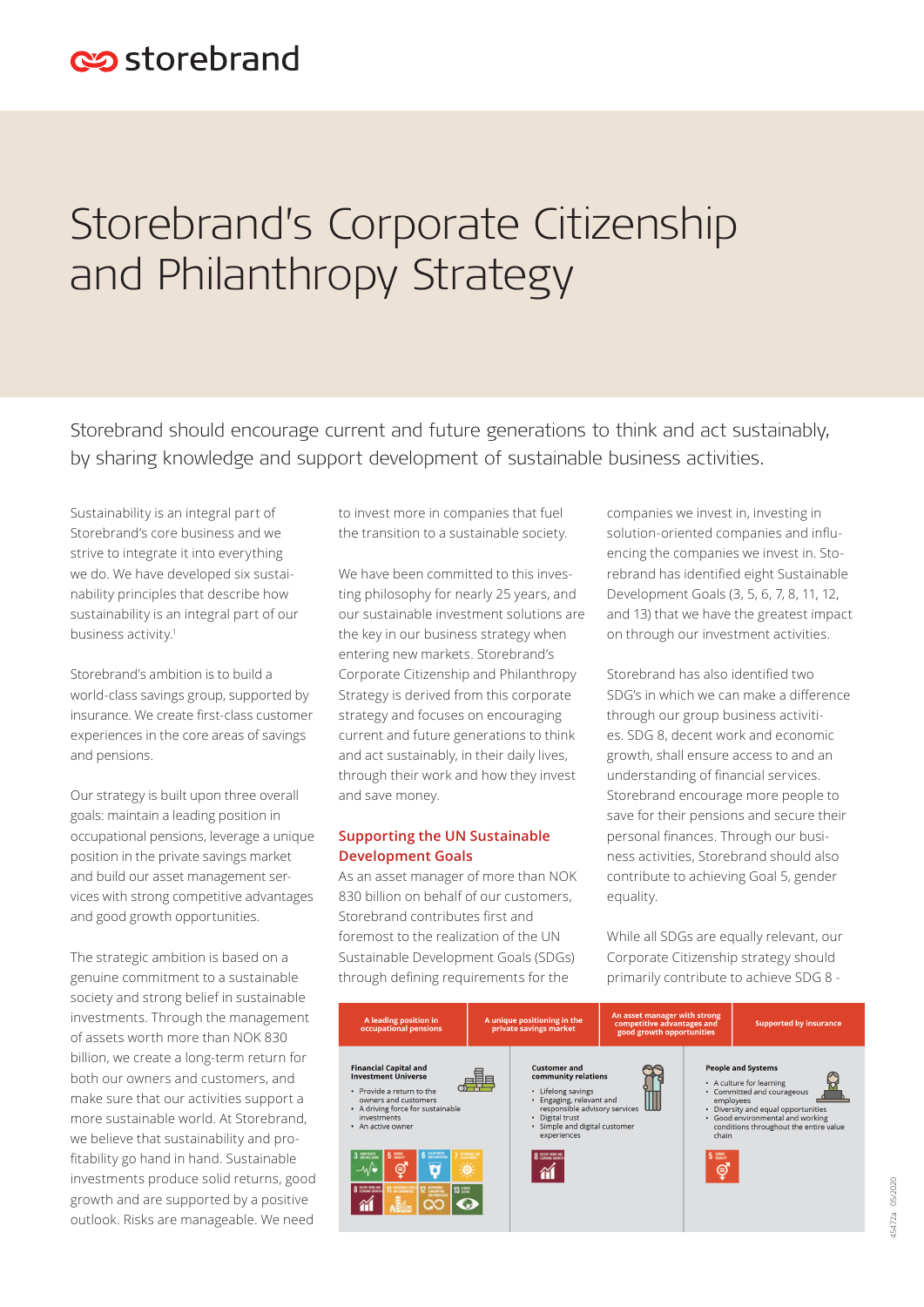Decent Work and Economic Growth, as well as SDG 13, Climate Action. These SDGs are, as shown in the figure below, reflected in our core business.

#### **Priorities and measurements**

Storebrand has three main corporate citizenship and philanthropic activities: 1. Collaborations and sponsorships

- 2. Donations
- 3. Employee Volunteering

Aligned with Storebrand's strategy, the corporate citizenship and philanthropy activities all have a sustainability component. They should promote and educate the importance of sustainability, as well as demonstrating the connection between sustainability and profitability. In addition, they give a clear opportunity for everyone to get involved – both internally within the company and externally.

### **1. Youth Entrepreneurs**

Youth Entrepreneurs (YE) is an ideal, nationwide organization that cooperates with the Norwegian education system. High school students establish and run their own enterprise during a school year. The goal of this collaboration is to educate students in how to run a

sustainable business and why business owners should make sustainable decisions.

Storebrand and YE have developed a website where students can be inspired to make sustainable decisions and an e-book that assists teachers to inspire students to create sustainable youth enterprises. Storebrand also has a sustainability award that is awarded to the most sustainable youth enterprise. $2$ Several Storebrand employees participate in the award juries. In 2019, high school students got the award for inventing a product that reduces micro plastic waste from washing machines.

#### **2. We cheer for**

«Dugnad» is a strong part of the Norwegian culture, where people from local communities or sports teams help their local socities. Storebrand's «We cheer for» competition is one way of financially supporting local and global initiatives that are beneficial for the environment and society. When economic support is combined with the «dugnad» spirit, we believe this has a huge positive impact on the community. We receive applications regularly, and select the best

candidates twice a year, based on a set of criteria. Storebrand contributes with a total prize sum of 500.000 NOK inc. tax each year for Norwegian applicants and 250.000 SEK inc. tax for Swedish applicants. The winners are selected by a jury consisting of Storebrand employees. Read the criteria here

#### **3. Catalyst mentor programme**

In 2019, for the third consecutive year, ten employees were given an opportunity to be a mentor to a student with a minority language background on a one-to-one basis through the Catalyst Mentor Program. Through monthly meetings at Storebrand, using a strength-based learning methodology (Appreciative Enquiry), the students gained insight into Norwegian working life, help in developing themselves and advice on school and working life.

The program is a collaboration between Storebrand and the non-profit organisation Catalysts. The objective is to prevent students from dropping out of high school through inclusion in the local community.



Our Nordic Head of Sustainability during the finals in Young Entrepreneurship, where he was in the jury for the sustainability prize Photo credit: Newslab